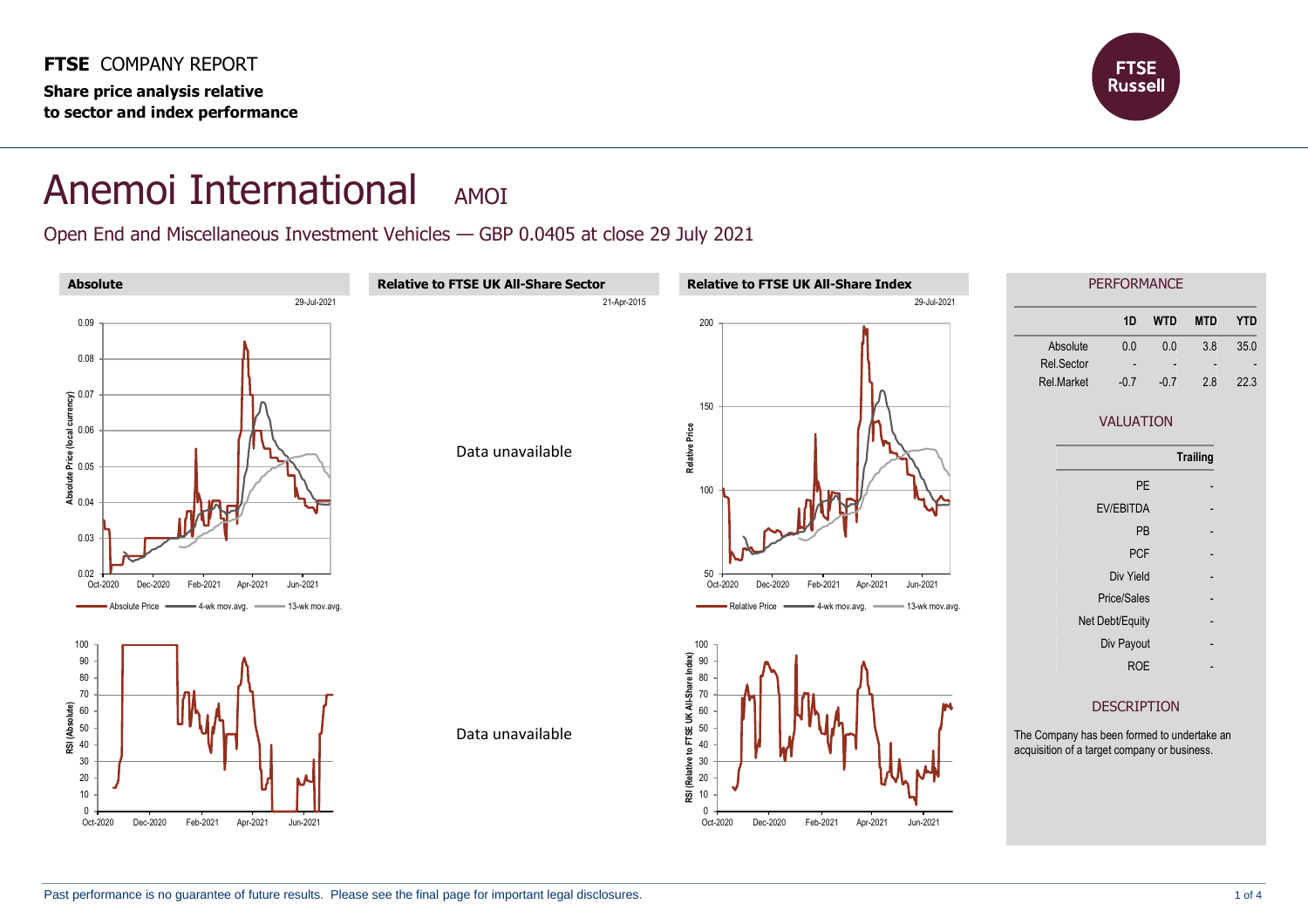| <b>Valuation Metrics</b>                            |                                             |                                                |  |  |  |
|-----------------------------------------------------|---------------------------------------------|------------------------------------------------|--|--|--|
| <b>Price to Earnings (PE)</b>                       | <b>EV to EBITDA</b>                         | <b>Price to Book (PB)</b>                      |  |  |  |
| Data unavailable                                    | Data unavailable                            | Data unavailable                               |  |  |  |
| Data unavailable<br><b>Price to Cash Flow (PCF)</b> | Data unavailable<br><b>Dividend Yield %</b> | Data unavailable<br><b>Price to Sales (PS)</b> |  |  |  |
|                                                     |                                             |                                                |  |  |  |
| Data unavailable                                    | Data unavailable                            | Data unavailable                               |  |  |  |
| Data unavailable                                    | Data unavailable                            | Data unavailable                               |  |  |  |

Note: bar chart reflects the top and bottom five current values for the valuation ratio in question for FTSE All Shares stocks in the same sector as the stock concerned. All valuation metrics are trailing.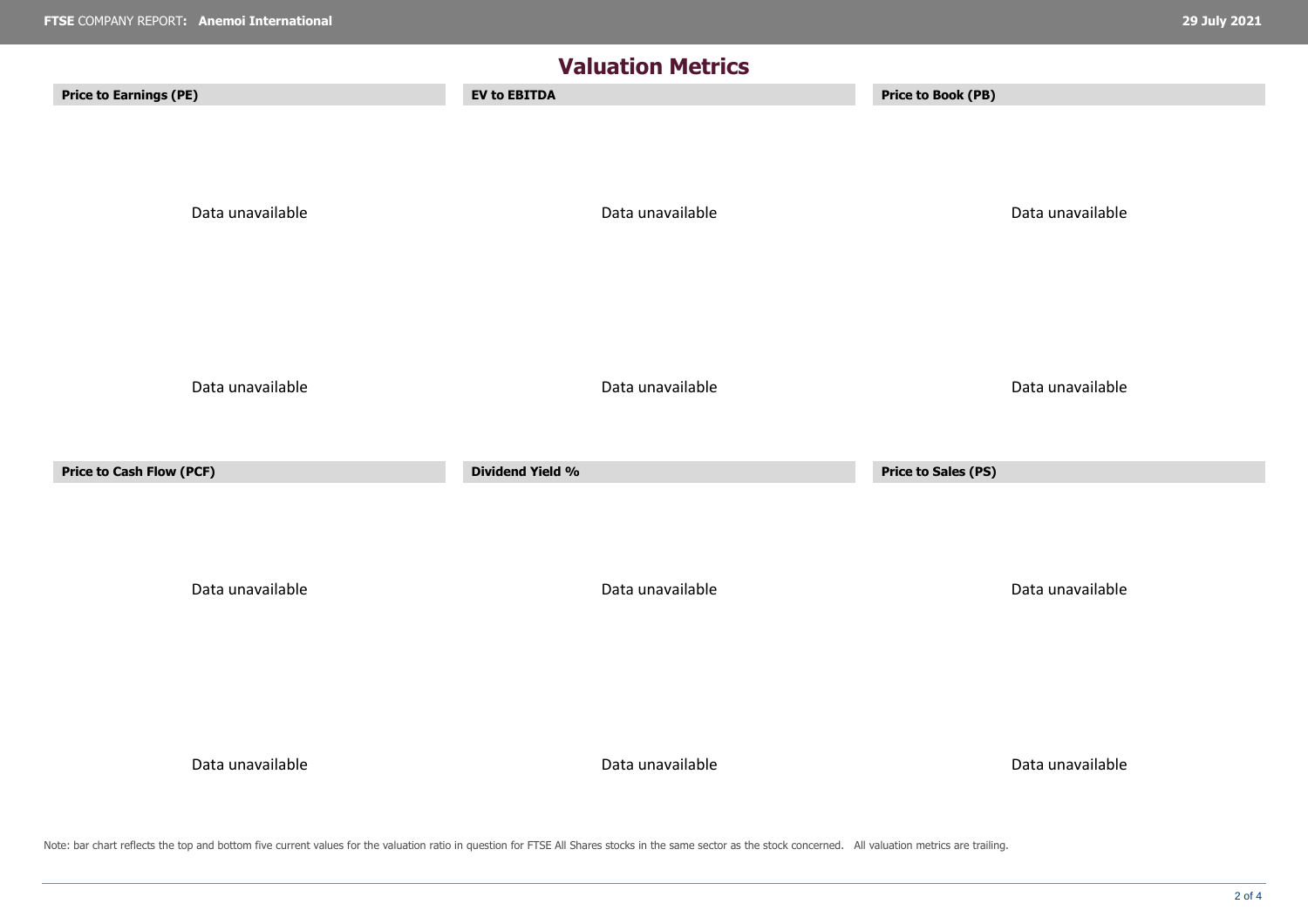| <b>Valuation Metrics</b>  |                             |                               |  |  |  |  |  |
|---------------------------|-----------------------------|-------------------------------|--|--|--|--|--|
| <b>Net Debt to Equity</b> | <b>Dividend Payout (DP)</b> | <b>Return on Equity (RoE)</b> |  |  |  |  |  |
| Data unavailable          | Data unavailable            | Data unavailable              |  |  |  |  |  |
| Data unavailable          | Data unavailable            | Data unavailable              |  |  |  |  |  |
| ROE vs. PB - sector       | <b>Du Pont Analysis</b>     |                               |  |  |  |  |  |
|                           |                             |                               |  |  |  |  |  |
|                           |                             |                               |  |  |  |  |  |
|                           |                             |                               |  |  |  |  |  |

Data unavailable Data unavailable

Note: bar chart reflects the top and bottom five current values for the valuation ratio in question for FTSE All Shares stocks in the same sector as the stock concerned. All valuation metrics are trailing.